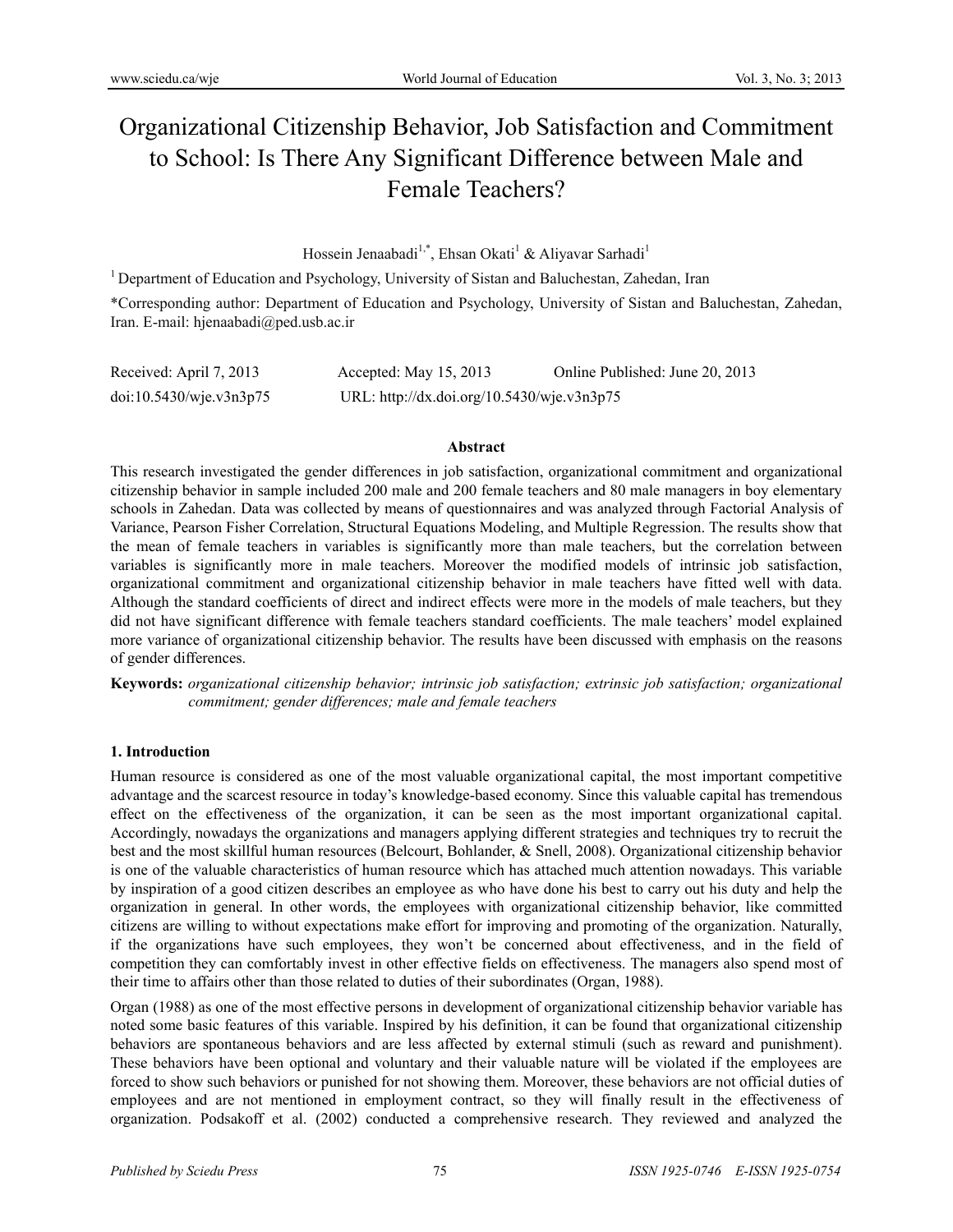published studies about organizational citizenship behavior and finally found 30 different forms of employee organizational citizenship behavior. Among them 5 characteristics were used more than others. They include: sacrifice (voluntary help to others and avoiding business problems and difficulties for them), dutifulness (internalizing and accepting organizational rules and regulations and observing them even when nobody is watching them), valiancy (the willingness to tolerate the problems of work, without expressing complaint and not waste time for complaining about unimportant matters in organization), courtesy(not violate the rights of other employees), civil virtue (too interest and high commitment to organization, and accepting that he is a small member of a big society).

It cannot be denied that organizational citizenship behavior is very important in different organizations, but this behavior gets more sensitive and crucial in the context of school. The role of schools in education of future human resources and in comprehensive development of countries is the main reason for the need to have teachers with high organizational citizenship behavior. The duty of teachers is to upgrade the students' learning through teaching. By considering the complex nature of learning, undoubtedly it cannot be created with high quality just through better performance and carrying out specific and predetermined duties (Oplatka, 2009).

The importance of organizational citizenship behavior in teachers like other organizations nowadays has resulted in providing a variety of research evidences. In spite of the similarity in definition of organizational citizenship behavior of teachers and other employees, there is a tendency to classify the structure of this variable according to its objectives in the school. The fact that who will benefit from teachers' organizational citizenship behaviors reveals a complex structure.

Organizational citizenship behavior of teachers can be applied to help students, other teachers, the school as a whole, competence and personal growth, classroom, manager and parents (Zeynabadi et al., 2009). Despite that organizational citizenship behaviors of teachers have addressed different persons, in studying the structure; some evidences (DiPaola, Tarter, & Hoy, 2005) have found one-dimension structure.

# **2. Methodology**

This research is considered as descriptive correlation study. All teachers and managers of boy public elementary schools in Zahedan make up the population of this study. The sample includes 400 teachers (200 male and 200 female teachers) and 80 male managers. Since the evidences (Wanxian &Weiwu, 2007) have indicated that there is a significant relationship between age and organizational citizenship behavior, the age of sample was controlled. The male managers were chosen because the gender of manager effects the evaluation of teachers' organizational citizenship behaviors (Allen & Rush, 2006). The sample was chosen through multistage cluster sampling method. In this method the population individuals are chosen randomly from larger units to smaller ones with respect to hierarchy of population units. In this study, the samples were selected from units including schools district 1 and boy public elementary schools in Zahedan. It is necessary to mention that the sample size is sufficient regarding the optimal sample size in correlation studies.

In analyzing data, the Factorial Analysis of Variance was used to examine the significance of difference between job satisfaction, organizational commitment, and organizational citizenship behavior of male and female teachers. Moreover, to estimate the correlation between the variables, Pearson Coefficient Correlation was calculated. Also to investigate the significance of difference between coefficients and the variables correlations in male and female teachers, Fisher's Z test was conducted. Furthermore to test the models and examine the direct and indirect effects and also compare the manner of fitting in male and female teachers models, the Structural Equation Modeling (SEM) with Maximum Likelihood Method was used. And finally Multiple Regression was conducted to compare the ability of male and female teachers in explaining the organizational citizenship behavior.

#### **3. Data Collection Instruments**

Four questionnaires were applied in the study. About the process of instrument preparation, it should be noted that the questionnaires were first translated to Persian and then two English language experts were asked to translate them to English. The difference between English and Persian versions were evaluated and reduced to minimum. The differences were carefully examined according to the semantic synonymy of two English and Persian versions. Subsequently, some of the faculty members confirm the validity of content and cultural adaptation of the questionnaires. All four questionnaires are accompanied by a 5-point response scale ranging from strongly disagree to strongly agree.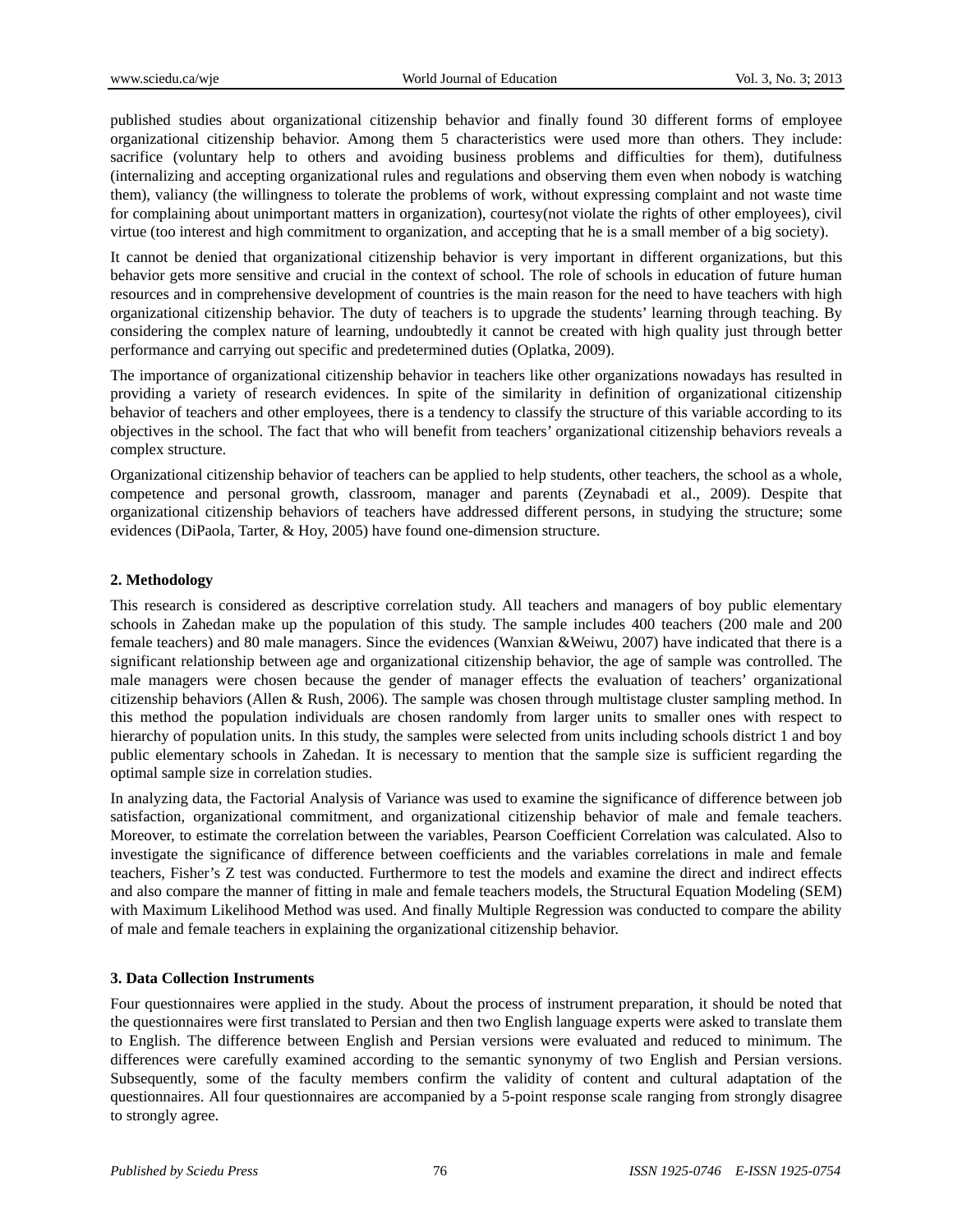#### **4. Results**

Table 1 shows the mean and the standard deviation of the intrinsic job satisfaction, the extrinsic job satisfaction, the organizational commitment, and the organizational citizenship behavior in male and female teachers.

| <b>Indexes</b> | Gender | Intrinsic job<br>satisfaction | Extrinsic job<br>satisfaction | organizational<br>commitment | organizational<br>citizenship<br>behavior |
|----------------|--------|-------------------------------|-------------------------------|------------------------------|-------------------------------------------|
|                | Male   | 3.66                          | 2.59                          | 3.73                         | 3.56                                      |
| Mean           | Female | 4.38                          | 3.30                          | 4.13                         | 3.86                                      |
|                | Male   | 0.80                          | 0.60                          | 0.87                         | 0.49                                      |
| Standard       | Female | 0.67                          | 0.57                          | 0.78                         | 0.52                                      |
| Deviation      |        |                               |                               |                              |                                           |

**Table 1:** Descriptive Indexes of Variables in Male and Female Teachers

# *4.1 First Hypothesis*

There is a significant difference between job satisfaction, organizational commitment, and organizational citizenship behavior in male and female teachers.

The hypothesis was confirmed through significant level of Kolmogorov-Smirnov Test. Finally, covariance homogeneity hypothesis was approved through Box's M Statistics with amount of 19.553, and the quantity F of 1.934 with significant level of 0.36. Therefore, the appropriateness of hypotheses indicates that the data are suitable for examining the difference between two genders both in linear combination and in separation. Table 2 indicates the results of this study. Among Pillai's Trace Statistic, Hotelling's, Roy's Largest Root, and Wilkss' Lambda Statistic, the last one is usually reported for calculating F value.

**Table 2:** The Difference between Male and Female Teacher in Linear Combination of Dependent Variables (the intrinsic job satisfaction, the extrinsic job satisfaction, the organizational commitment, and the organizational citizenship behavior)

| wilkss |        | - -     |             |
|--------|--------|---------|-------------|
| 0.646  | 50.090 | {<br>-- | つつつ<br>v.JJ |

As the above table indicates the results of Factorial Analysis Of Variance by means of Wilkss' Lambda Statistic show a significant difference (at  $p<0.01$ ) between two genders, in terms of linear combination of the dependent variables (the intrinsic job satisfaction, the extrinsic job satisfaction, the organizational commitment, and the organizational citizenship behavior). In addition to study the linear combination of variables, each variable was analyzed. The results are presented in table 3.

**Table 3:** The Male and Female Difference in Each of Dependant Variables (the intrinsic job satisfaction, the extrinsic job satisfaction, the organizational commitment, and the organizational citizenship behavior)

| Variables            | df | mean squares | F       |       |
|----------------------|----|--------------|---------|-------|
| Intrinsic job        |    | 51.652       | 94.707  | 0.193 |
| satisfaction         |    |              |         |       |
| Extrinsic job        |    | 51.406       | 148.676 | 0.272 |
| satisfaction         |    |              |         |       |
| Organizational       |    | 15.737       | 22.904  | 0.055 |
| commitment           |    |              |         |       |
| Organizational       |    | 9.266        | 36.074  | 0.083 |
| citizenship behavior |    |              |         |       |

#### *4.2 Second Hypothesis*

There is a significant difference between the intensity of correlation between job satisfaction, the organizational commitment, and the organizational citizenship behavior variables in male and female teachers.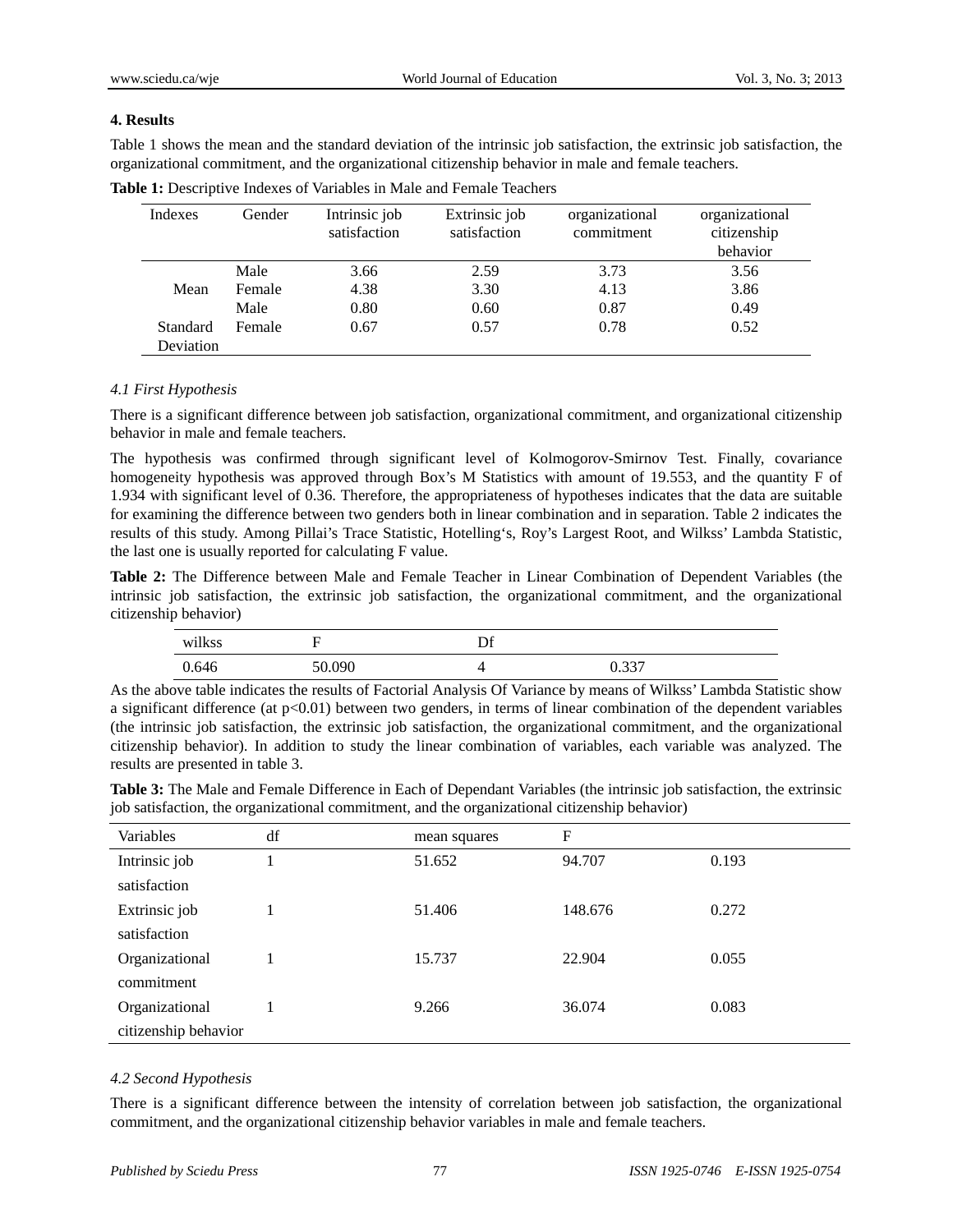To test the second hypothesis, the correlation coefficients between variables were calculated in male and female teaches. Its matrix was presented in table 4. As the table shows, it can be seen that all correlation coefficients between variables except between male teachers' organizational commitment and extrinsic job satisfaction (r= 0.085), the female teachers' organizational commitment and extrinsic job satisfaction  $(r= 0.045)$ , and the female teachers' organizational citizenship behavior and extrinsic job satisfaction  $(r= 120)$  are statistically significant. It indicates that extrinsic job satisfaction have no significant role in explaining the organizational commitment and organizational citizenship behavior in both genders. Moreover all correlation coefficients between variables (either significant or non-significant) are more in male teachers in comparison to female teachers. Thus, the second hypothesis which expresses the more correlation coefficients in male teachers is confirmed. Moreover, in other parts of hypothesis, there was a discussion about significant difference between correlation coefficients in male and female teachers. Also, Fisher's Z Test for each pair of correlation coefficients which are statistically significant (except correlation between intrinsic job satisfaction and extrinsic job satisfaction) approve this hypothesis. Thus not only the correlation coefficients between variables in male teachers are more, but they have significant difference (at p<0.01) with correlation coefficients in female teachers.

**Table 4:** Correlation Matrix between Intrinsic Job Satisfaction, Extrinsic Job Satisfaction, Organizational Commitment, and Organizational Citizenship Behavior in Male and Female Teachers in Separate Columns

|                |        |                          |                          | Ζ    | 2                        |                          | $Z \quad 3$              |        | Ζ   | 5                        |        |
|----------------|--------|--------------------------|--------------------------|------|--------------------------|--------------------------|--------------------------|--------|-----|--------------------------|--------|
| Variables      |        | Male                     | Female                   |      | Male                     | Female                   | Male                     | Female |     | Male                     | Female |
| intrinsic job  | Male   |                          |                          |      |                          |                          |                          |        |     |                          |        |
| satisfaction   | Female | ۰                        |                          |      |                          |                          |                          |        |     |                          |        |
| extrinsic job  | Male   | 0.415                    | $\overline{\phantom{a}}$ |      |                          |                          |                          |        |     |                          |        |
| satisfaction   | Female | $\overline{\phantom{0}}$ | 0.15                     | ٠    |                          |                          |                          |        |     |                          |        |
| organizational | Male   | 0.230                    | $\overline{\phantom{a}}$ |      | 0.85                     | $\overline{\phantom{a}}$ |                          |        |     |                          |        |
| commitment     | Female | ۰                        | 0.117                    | 11.6 | $\sim$                   | 0.45                     | $\overline{\phantom{a}}$ |        |     |                          |        |
| organizational | Male   | 0.387                    | $\overline{\phantom{a}}$ |      | 0.141                    | $\overline{\phantom{a}}$ | 0.320                    | ۰      |     |                          |        |
| citizenship    | Female | ۰                        | 0.211                    | 19.5 | $\overline{\phantom{a}}$ | 0.120                    | $\overline{\phantom{a}}$ | 0.250  | 7.7 | $\overline{\phantom{a}}$ |        |
| behavior       |        |                          |                          |      |                          |                          |                          |        |     |                          |        |

Analysis matrix which was used in testing the second hypothesis is the base of analysis in Structural Equation Modeling (SEM). As is clear, there is also significant correlation between coefficients, but none of the above coefficients are more than 0.9; which means that there is not high dispersion between variables.

#### *4.3 Third Hypothesis*

Fit of given model is different in male and female teachers.

In testing the third hypothesis, at first, the given model was fitted without gender segregation to examine the manner of fit. The results showed that this model does not fit well with the data. In this model, the direct effect of extrinsic job satisfaction on organizational commitment and organizational citizenship behavior was obtained which was not significant. This result is not unexpected, since the correlation coefficient between extrinsic job satisfaction and organizational commitment and organizational citizenship behavior was not significant in both genders.

After examining the modified model, then the given model was fitted separately in male and female teachers and Goodness of Fit Indexes (GFI) were obtained which are presented in table 5.

**Table 5:** Goodness of Fit Indexes of Modified Model in Male and Female Teachers

| Models                | /df  | <b>RMSEA</b> | GFI  | AGFI | CFI  |  |
|-----------------------|------|--------------|------|------|------|--|
| Female Teachers Model | -84  | 0.47         | 0 ዓ3 | 0.90 | 0.99 |  |
| Male Teachers Model   | 1.43 | 0.44         | 0.94 | በ 91 | O 99 |  |

Based on a comparison between the above indexes can be concluded that each of the models fit well with the data which indicates the generality of modified model. Also the fit of male teachers' model is better than female teachers' model which is expected regarding more correlation between variables in male teachers. Therefore this analysis confirms the research third hypothesis.

#### *4.4 Fourth Hypothesis*

Direct and indirect effects are significantly different in male and female teachers.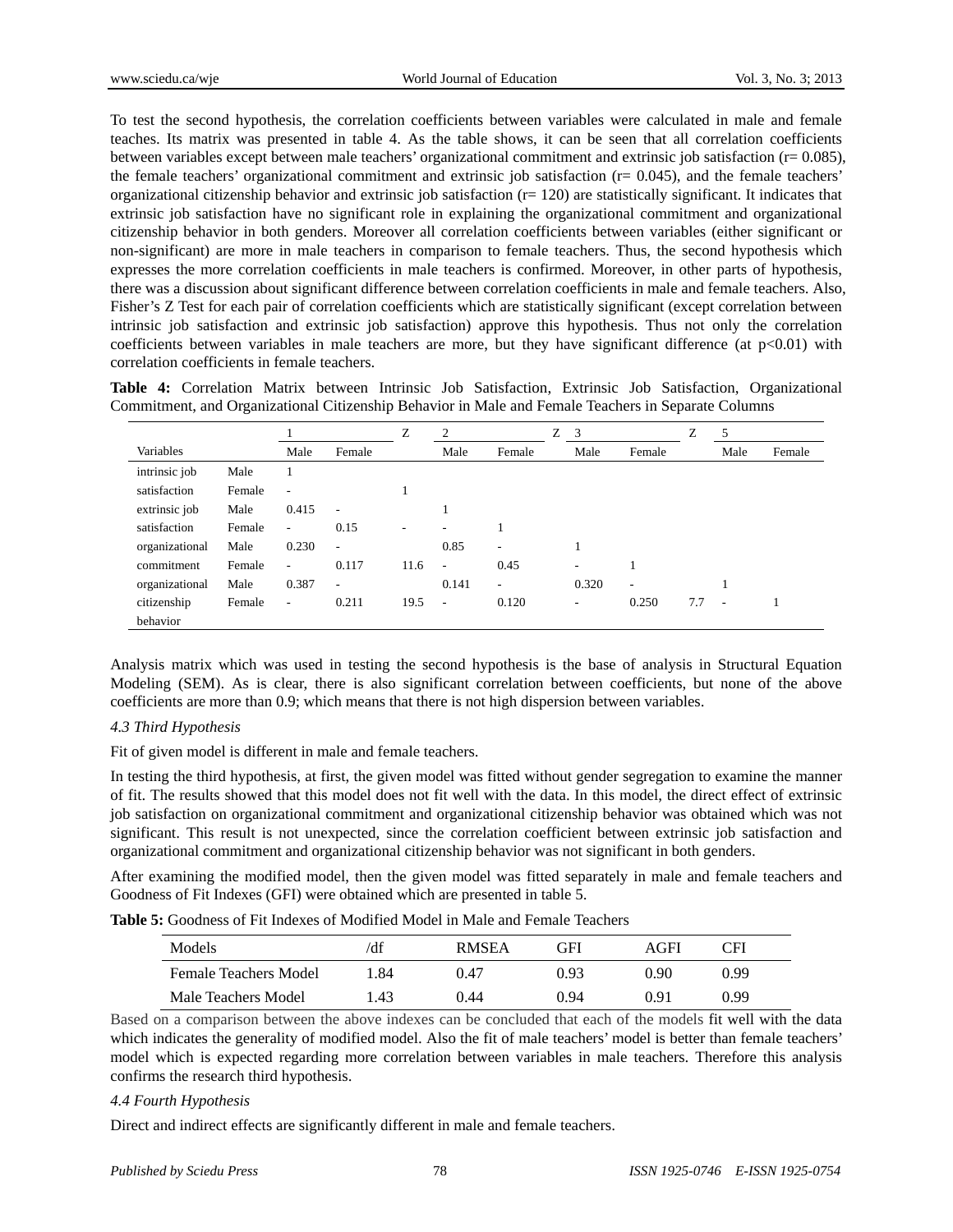To test the fourth hypothesis, the direct and indirect effects in male and female teachers' models were examined. The results are presented in table 6.

**Table 6:** The Direct and Indirect Effects of Intrinsic Job Satisfaction, Extrinsic Job Satisfaction, Organizational Commitment to Citizenship Behavior, and Organizational Commitment to Intrinsic and Extrinsic Job Satisfaction in Male and Female Teachers' Models

| Direct/indirect effects |                                                                                       | Male |      | Female |        |      |
|-------------------------|---------------------------------------------------------------------------------------|------|------|--------|--------|------|
|                         |                                                                                       |      | B    | t      | B<br>t | Z.   |
| direct                  | From Intrinsic Job Satisfaction<br>to Organizational Commitment                       | 0.24 | 3.26 | 0.14   | 2.19   | 0.94 |
|                         | From Intrinsic Job Satisfaction<br>to Organizational Citizenship<br><b>Behavior</b>   | 0.35 | 4.96 | 0.20   | 2.78   | 0.94 |
|                         | From Organizational<br>Commitment to<br>Organizational Citizenship<br><b>Behavior</b> | 0.26 | 3.72 | 0.25   | 3.39   | 0.94 |
| indirect                | From Intrinsic Job Satisfaction<br>to Organizational Citizenship<br><b>Behavior</b>   | 0.06 | 2.48 | 0.5    | 2.01   | 0.94 |

Based on comparison, the difference between direct and indirect effects is not significant which means that despite the more intensity of direct and indirect effects in male teachers' models in comparison to female teachers' model, but there is no significant difference between the models. The result provides another reason for generality of modified model between genders. Therefore hypothesis related to significant difference between direct and indirect effects in male and female teachers' models is rejected.

#### *4.5 Fifth Hypothesis*

The ability of male and female teachers is different in explaining the organizational citizenship behavior.

The Multiple Regression was used for testing this hypothesis. The results are reported in table 7:

**Table 7:** The Ability of Male and Female Teachers is Different in Explaining the Organizational Citizenship Behavior

| Models          | predictor                                     | Criterion       |             |       | F      | df |
|-----------------|-----------------------------------------------|-----------------|-------------|-------|--------|----|
| Male            | Intrinsic Job Satisfaction and Organizational |                 | Citizenship | 0.206 | 25.411 | 2  |
| <b>Teachers</b> | Organizational                                | <b>Behavior</b> |             |       |        |    |
|                 | Commitment                                    |                 |             |       |        |    |
| Female          | Intrinsic Job Satisfaction and Organizational |                 | Citizenship | 0.096 | 10.419 | 2  |
| <b>Teachers</b> | Organizational                                | <b>Behavior</b> |             |       |        |    |
|                 | Commitment                                    |                 |             |       |        |    |

Regarding the comparison between the value of explanation in male model (: 0.206) and in female model (: 0.206), can conclude that both values are statistically significant (o.1) but the value of explanation is more in male teachers. Thus, the hypothesis related to male and female model difference in ability to explain organizational citizenship behavior is confirmed.

#### **5. Discussion and Conclusion**

The result of research significantly shows that the organizational citizenship behavior in female teachers is significantly more in comparison to male teachers (first hypothesis). Organ and Ryan (1995) believe that gender is one of the predictors of organizational citizenship behavior and it is expected that women in comparison with men have been excelled in sacrifice and courtesy aspects. Kidder (2002) using Gender Role Theory to explain the women superiority in organizational citizenship behavior argues that cultural expectations and gender-specific features lead to information of these characteristics in women. Gholipur et al. refer to these characteristics as clichés (stereotype) which include spirit of cooperation, apprehensions, altruism, relationship-oriented, gregariousness, empathy,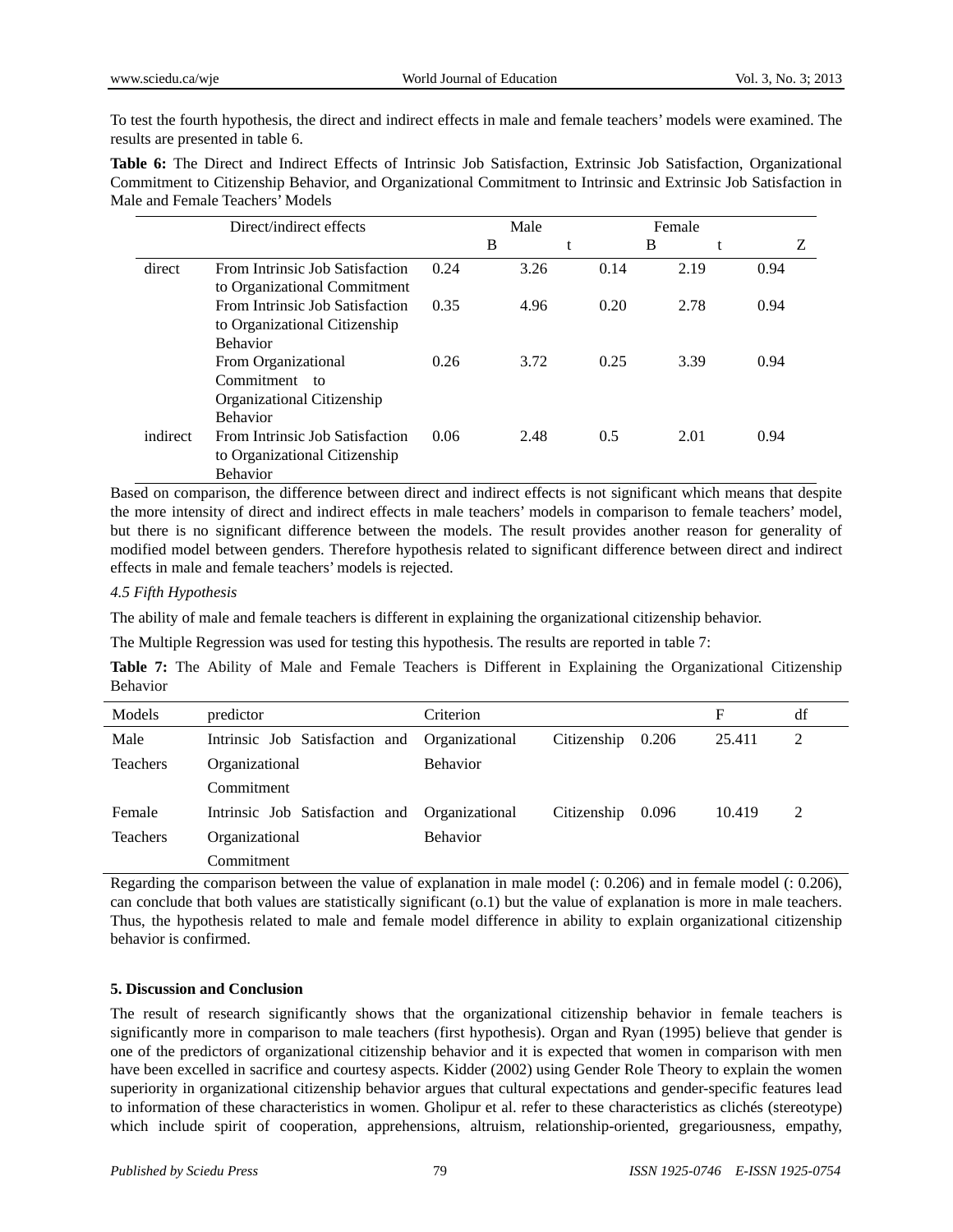interpersonal orientation, and so on. These characteristics have resulted in that the organizational citizenship behavior of women is more than men. Kidder and Mc Lean Park (2001) believe that organizational citizenship behavior of women is more in female-dominated jobs. Since teaching especially in elementary education, is considered as a female job and the percentage of women employed in elementary schools is more than men (Clicker & Ladman, 1999), it is expected that organizational citizenship behavior of women be more than men.

Hadsun (1989, cited in Marsden et al., 1993) believes that women job satisfaction is always more than men, because women are less affected than men by inappropriate condition of job.

Some teaching features in the elementary education (such as the feminine nature of job, low salary and the low position of job (prestige) have led to declining men 's desire to accept teaching as their jobs (Gamble & Wilkins, 1997).

Ben-Perutz (1996) by expressing another reason, argues that there is a significant difference between male and female teachers regarding the value of job and their reason for career choice. Huber man (1993) believes that women are more interested in choosing teaching, while the men consider teaching as an opportunity beside other job opportunities.

As was noted, like two other variables, organizational commitment in male and female teachers is significantly different, and women have more commitment (first hypothesis). The results are in contrast with the view of who advocated the men organizational commitment superiority. They believe that the women have more commitment to family roles than job roles.

Marsden et al. (1993) argue that according to career pattern, the male organizational commitment is always reported more than women, because the men are more affected than women by organizational and occupational factors and are more sensitive to them than women. But in gender pattern some issues like attachment and affiliation to family, marriage, and child birth are posed that decrease both gender organizational commitments to organization, but these factors affect women more than men.

The other result of the research was that the relationship between organizational citizenship behavior, job satisfaction, and organizational commitment was more in male teachers in comparison to female teachers and the difference between correlation coefficients particularly between intrinsic job satisfaction, organizational commitment, and organizational citizenship behavior was statistically significant (second hypothesis). This result was consistent with the findings of other research which have reported that the relationship between variables is higher and more in men. Madsen (1995) believes that lack of job satisfaction in male and female have the same attitudinal (organizational commitment) and behavioral (citizenship behavior) reactions in male and female. Generally, in the same condition the independency of variables is higher in female employees.

It can be expected that despite the female low job satisfaction, the female teachers have more organizational commitment and behavior further than the duty to help students, because the spirit of cooperation, altruism, relationship-oriented, gregariousness, empathy, interpersonal orientation were reported to be more in female teachers. But particularly in teaching job and in inappropriate condition, the relationship between attitudes and organizational citizenship behavior is stronger in male in comparison to female. In other words, organizational citizenship behaviors in men reduce probably due to lack of job satisfaction and organizational commitment.

Therefore, regarding the more relationship between variables in male teachers, other findings of research about better goodness of fit in male teachers and their explanatory power (third and fifth hypotheses) is not so surprising.

The research results in general emphasize the role of gender differences in studying the organizational citizenship behavior, job satisfaction, and organizational commitment.

#### **References**

- Allen, T.D., & Rush, M.C (2006). The influence of rate gender on rating of organizational citizenship behavior. *Journal of Applied Social Psychology, 31*(12), 2561-2587. http://dx.doi.org/10.1111/j.1559-1816.2001.tb00191.x
- Bullecourt, M., Boulanger, G., & Snell, S. (2008). *Managing Human Resources* (5th Canadian Edition). Thomson-Nelson.
- Ben-Perez, M. (1996). Women as teachers: Teachers as women. In I. Goodson A. Hargreaves (Eds.), *Teachers Professional lives*. London: Falmer.